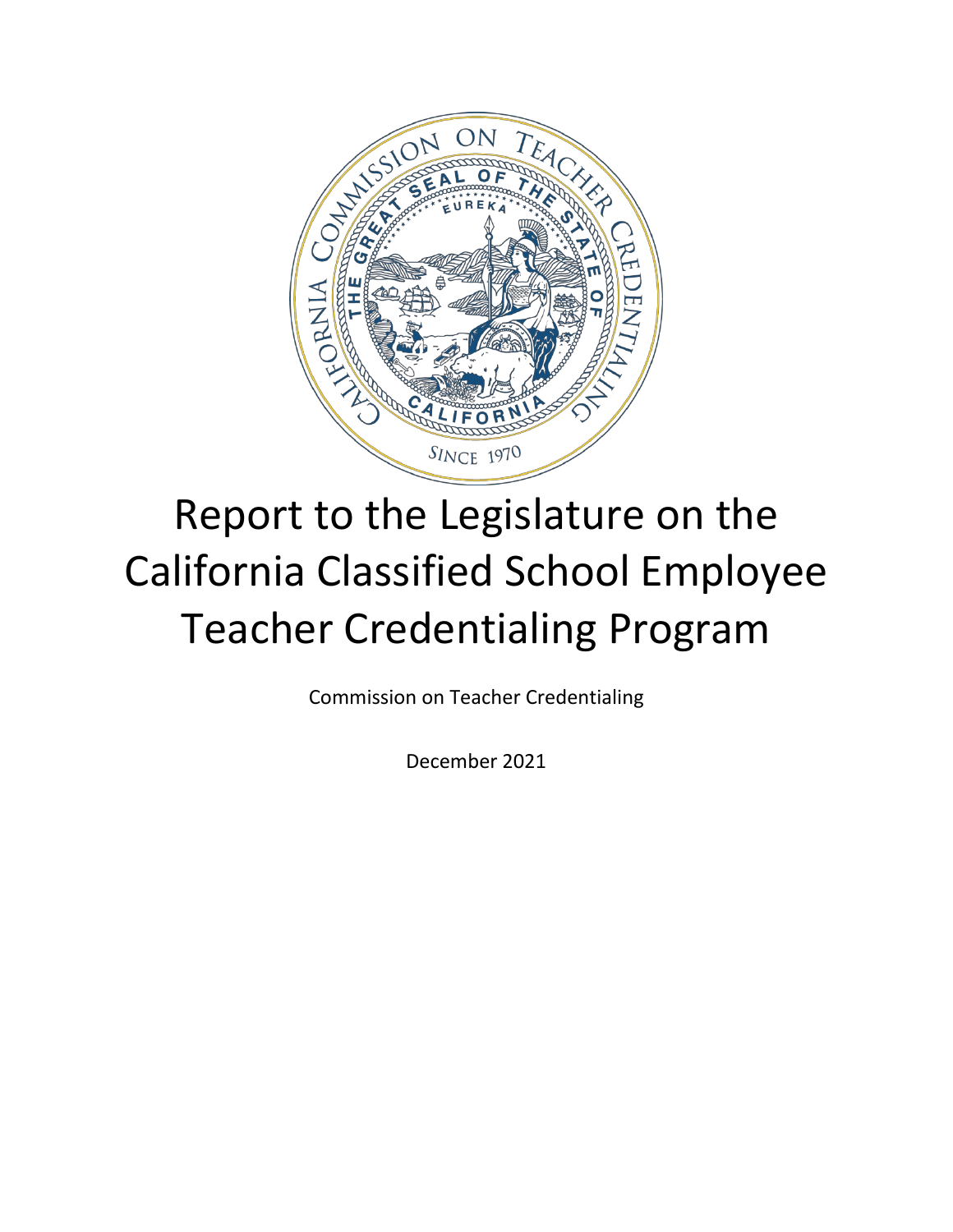This report, like other publications of the Commission on Teacher Credentialing, is not copyrighted. It may be reproduced in the public interest, but proper attribution is requested.

Commission on Teacher Credentialing

1900 Capitol Avenue

Sacramento, California 95811

This report is available on the **Commission's website**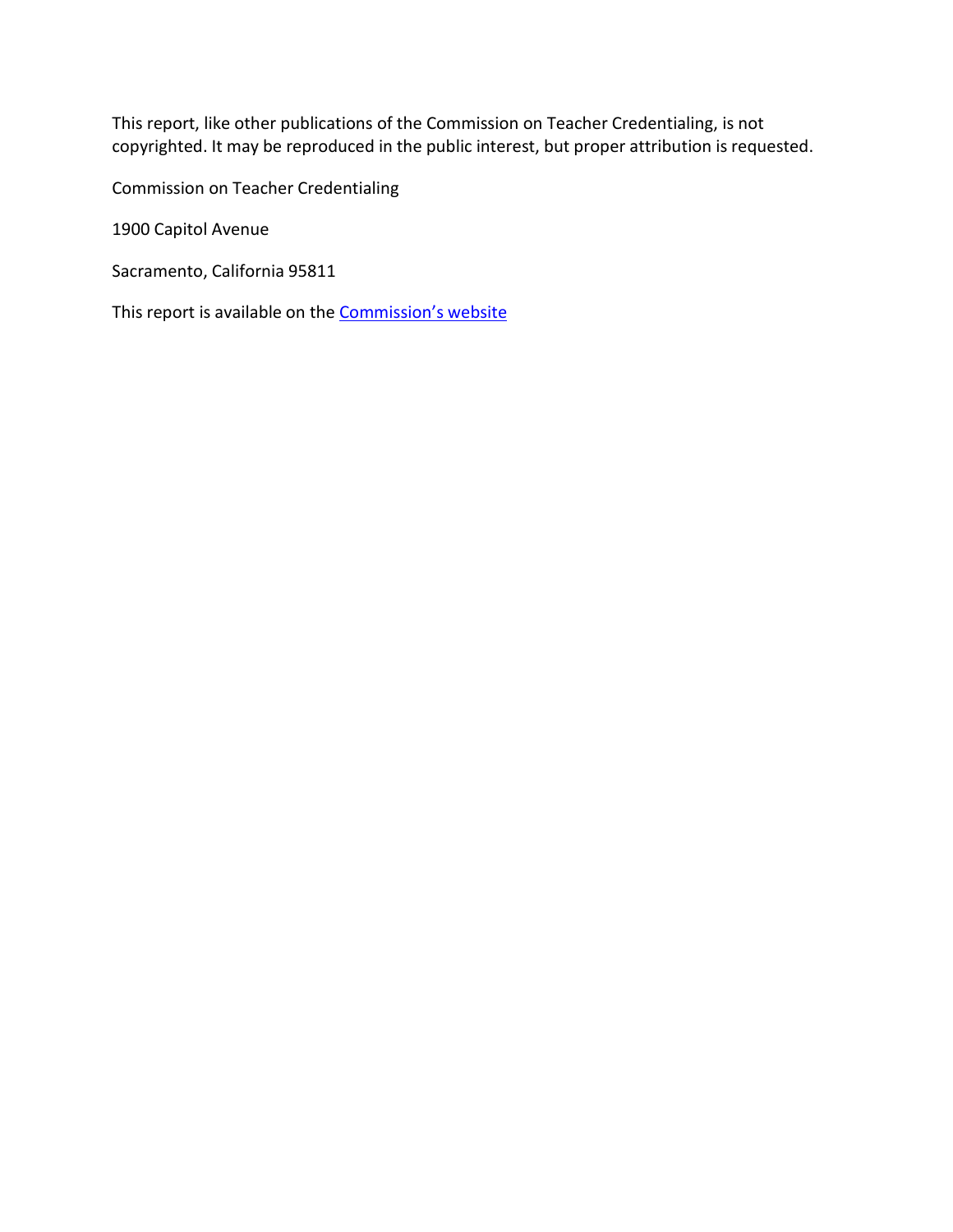### **State of California Gavin Newsom, Governor Commission on Teacher Credentialing**

This list reflects the composition of the Commission in December 2021. Current membership of [the Commission](https://www.ctc.ca.gov/commission/commissioners) is available on the **Members of the Commission** webpage.

| <b>Commission Member</b>                 | Representing                                       |
|------------------------------------------|----------------------------------------------------|
| Tine Sloan, Chair                        | <b>Faculty Representative</b>                      |
| Marysol De La Torre-Escobedo, Vice Chair | <b>Teacher Representative</b>                      |
| <b>Jose Cardenas</b>                     | Non-Administrative Services Credential             |
|                                          | Representative                                     |
| C. Michael Cooney                        | <b>Public Representative</b>                       |
| Michael De La Torre                      | <b>Teacher Representative</b>                      |
| <b>Megan Gross</b>                       | <b>Teacher Representative</b>                      |
| Johanna Hartwig                          | <b>Public Representative</b>                       |
| Susan Heredia                            | <b>School Board Representative</b>                 |
| Terri Jackson                            | Designee, Superintendent of Public Instruction     |
| <b>Bonnie Klatt</b>                      | <b>Teacher Representative</b>                      |
| <b>Monica Martinez</b>                   | <b>Public Representative</b>                       |
| David Simmons                            | Human Resources Administrator                      |
|                                          | Representative                                     |
| <b>Ex-Officio Representatives</b>        | Representing                                       |
| Kathryn Williams Browne                  | California Community Colleges and Universities     |
| Kimberly White- Smith                    | Association of Independent California Colleges and |
|                                          | Universities                                       |
| Marquita Grenot-Scheyer                  | California State University                        |
| Annamarie Francois                       | University of California                           |
|                                          |                                                    |
| <b>Executive Director</b>                | Representing                                       |

Mary Vixie Sandy Commission on Teacher Credentialing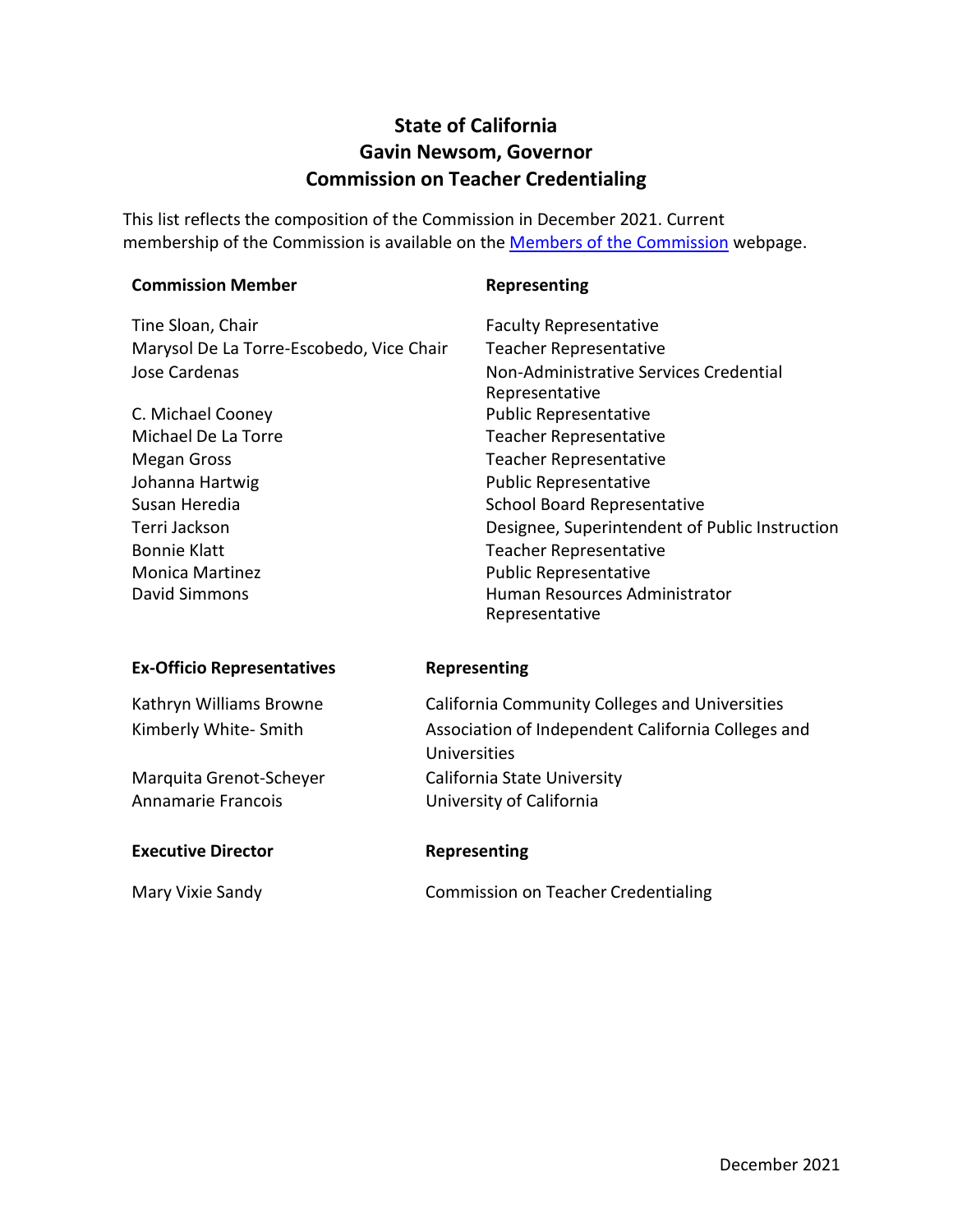## **Report to the Legislature on the California Classified School Employee Teacher Credentialing Program December 2021**

#### **Introduction**

Education Code §44393 (f) requires the Commission on Teacher Credentialing (Commission) to report to the Legislature annually regarding the California Classified School Employee Teacher Credentialing Program. The requirements of the report are specified in Education Code §44393 and must include the following:

- The number of classified school employees recruited;
- The number of classified school employees recruited who are subsequently employed as teachers in the public schools;
- The degree to which the applicant meets the teacher shortage needs of the school district, charter school, or county office of education; and
- The ethnic and racial composition of the participants in the program.

#### **Background**

In July 2016, the state budget allocated a total of \$20 million for the California School Employee Teacher Credentialing Program (Classified Program). This five-year grant program addresses the state's teacher shortage by supporting local education agencies (LEAs) to recruit classified school employees into teaching careers and support their undergraduate education, professional teacher preparation, and certification as credentialed California teachers. Classified staff at grantee LEAs who are selected to participate in the program (participants) receive financial assistance for degree and credentialing-related expenses such as tuition, fees, books, and examination costs; academic guidance; and other forms of individualized support to help them complete their undergraduate education, teacher preparation program, and transition to becoming credentialed teachers in the public schools. In July 2017, the Legislature approved an additional \$25 million in funding for a second round of Classified Program grant awards. Altogether, the two rounds of funding for the Classified Program, which total \$45 million, are helping to support 2,260 classified school employees statewide to become credentialed classroom teachers for California's public schools.

#### **Section I: Update on Round One Classified Program - Year Five**

Section I of this report includes information on the following topics for Round One, Program Year Five of the Classified Program: recruitment, academic progress, candidates prepared by subject area, number of credentials issued, and candidate demographics. Participating districts are responsible for local efforts in terms of recruiting and enrolling participants in the program, monitoring the progress of participants in accordance with each participant's individual education plan, and providing supplementary academic support services to the participants.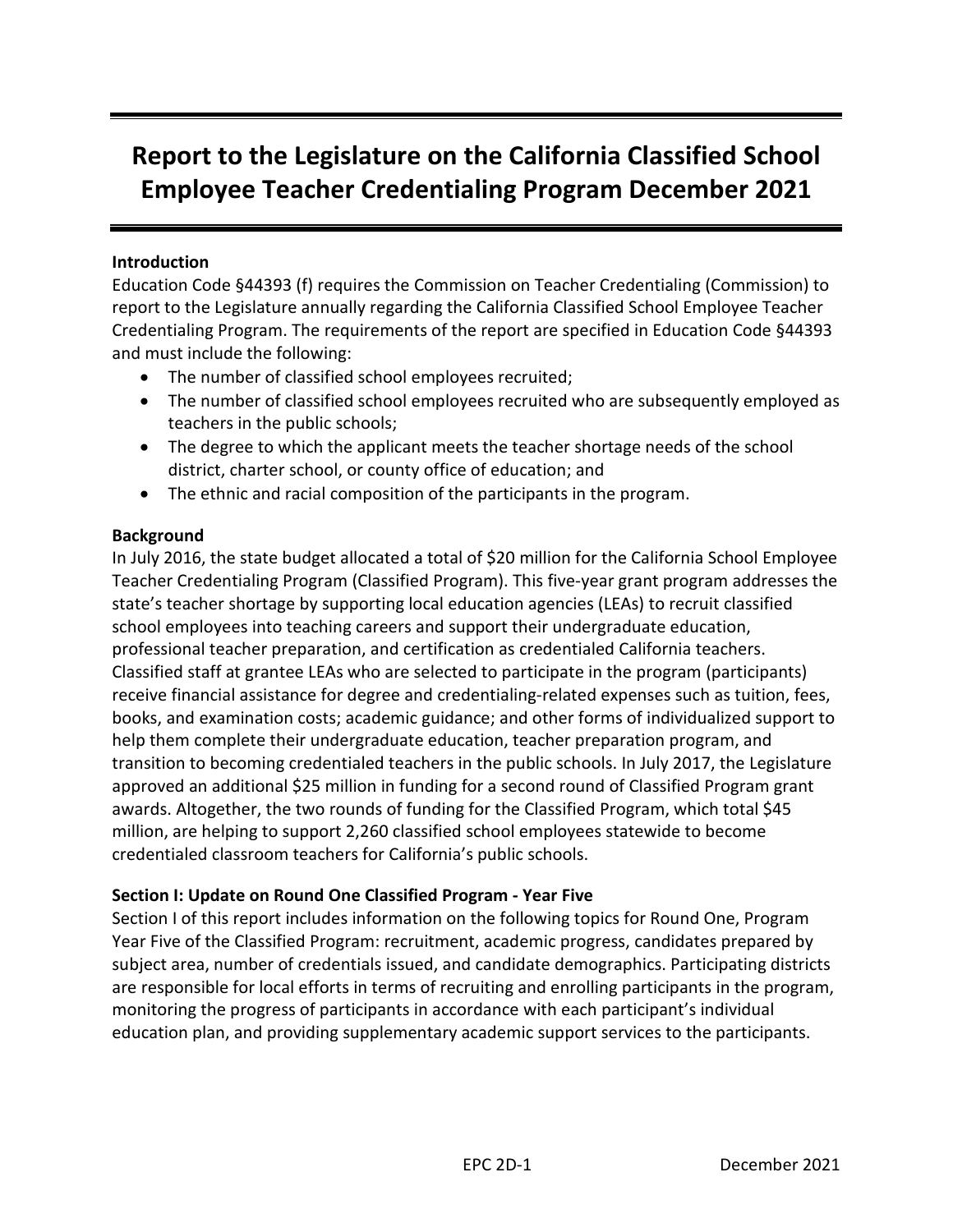#### **The Number of Classified School Employees Recruited in Round One**

In 2016, twenty-five LEAs statewide were awarded funding for 1,010 available participant slots for the first round of the Classified Program. The twenty-five grantee LEAs are shown in Table 1 below, along with the number of allocated participant slots. Note that some of the grantee LEAs represent a consortium of districts and/or counties.

Data received from the twenty-five Round One grant recipients for the 2020-21 school year indicated that 68 percent of the Classified Employee program slots were filled. Of the twentyfive grantee LEAs, six were able to fill all their participant slots. Due to the COVID-19 pandemic, most grantee LEAs were unable to recruit additional participants during the program final year. Participant slots were also not filled due to program completers and candidates who dropped out of the program for personal reasons. One LEA was able to complete the program during 2019-20 and requested no additional funding. Another LEA experienced difficulties enrolling additional candidates to replace those who have completed or left the program, and the LEA requested no additional funds for 2019-20 and 2020-21 school year. These LEAs are marked as "N/A" for 2020-21. In addition, two LEAs did not respond to requests for data and did not request funding for the 2020-21 school year, and they are listed as having zero (0) classified staff for last year.

| <b>Local Education Agency (LEA)</b>        | <b>Classified Employee</b><br><b>Participant Slots</b><br><b>Allocated to Grantees</b> | # Classified<br><b>Employees</b><br><b>Enrolled in the</b><br><b>Program 2020-21</b> |
|--------------------------------------------|----------------------------------------------------------------------------------------|--------------------------------------------------------------------------------------|
| Alhambra Unified School District           | 40                                                                                     | 10                                                                                   |
| <b>Chico Unified School District</b>       | 25                                                                                     | 8                                                                                    |
| <b>Clovis Unified School District</b>      | 25                                                                                     | 25                                                                                   |
| Davis Joint Unified School District        | 60                                                                                     | 60                                                                                   |
| <b>Elk Grove Unified School District</b>   | 20                                                                                     | N/A                                                                                  |
| Garden Grove Unified School District       | 40                                                                                     | 28                                                                                   |
| Los Angeles County Office of Education     | 40                                                                                     | 35                                                                                   |
| <b>Madera Unified School District</b>      | 20                                                                                     | N/A                                                                                  |
| Modesto City Schools                       | 20                                                                                     | 11                                                                                   |
| Monterey County Office of Education        | 45                                                                                     | 31                                                                                   |
| Orange County Department of Education      | 110                                                                                    | 110                                                                                  |
| Pomona Unified School District             | 20                                                                                     | 4                                                                                    |
| Riverside County Office of Education       | 100                                                                                    | 100                                                                                  |
| Sacramento County Office of Education      | 40                                                                                     | 14                                                                                   |
| San Francisco Unified School District      | 25                                                                                     | 20                                                                                   |
| San Juan Unified School District           | 20                                                                                     | 0                                                                                    |
| San Luis Obispo County Office of Education | 45                                                                                     | 56                                                                                   |
| San Mateo County Office of Education       | 50                                                                                     | 28                                                                                   |

*Table 1: Classified School Employee Teacher Credentialing Program Grant Recipients and Participant Slots, Round One (2020-21)*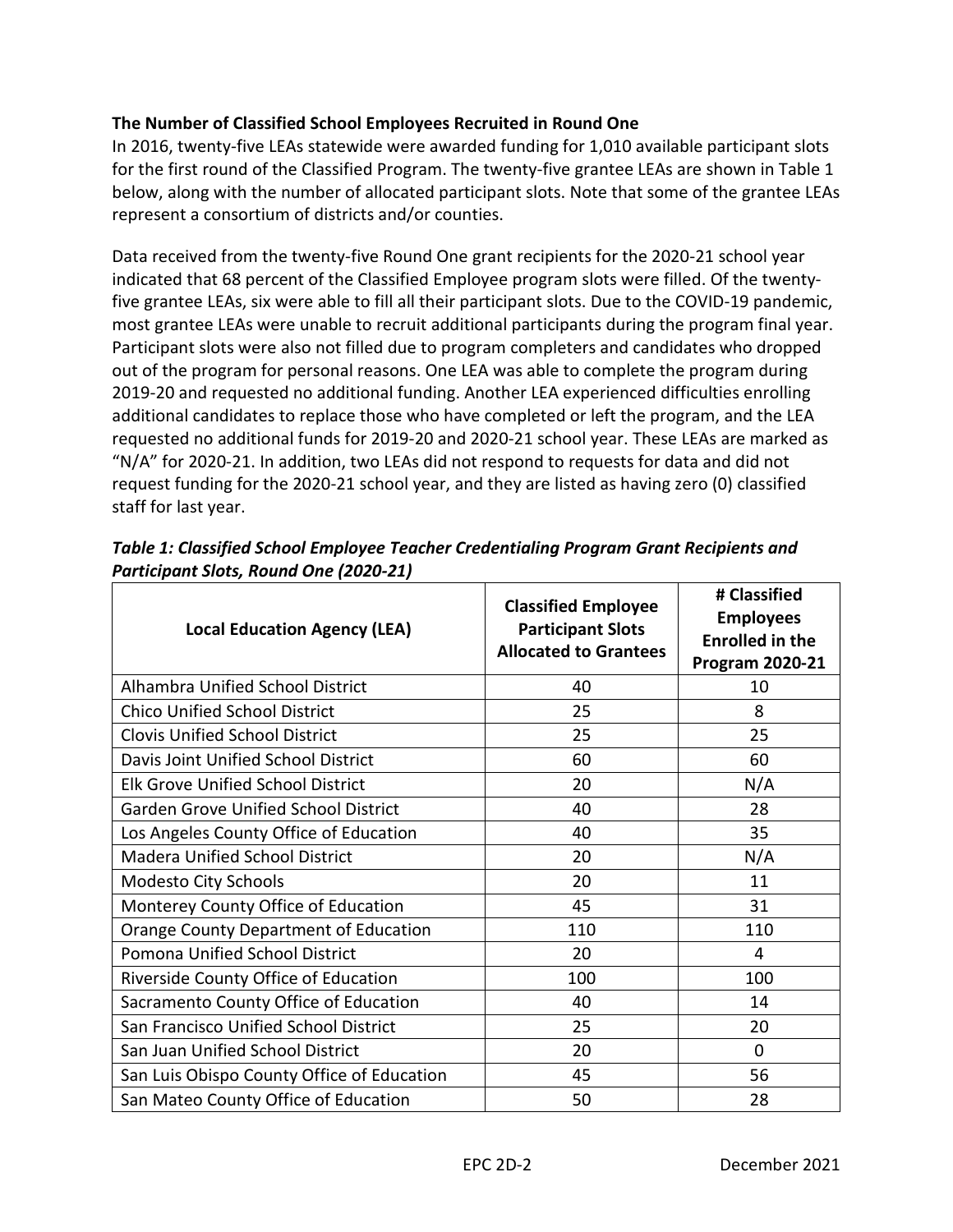| <b>Local Education Agency (LEA)</b>             | <b>Classified Employee</b><br><b>Participant Slots</b><br><b>Allocated to Grantees</b> | # Classified<br><b>Employees</b><br><b>Enrolled in the</b><br><b>Program 2020-21</b> |
|-------------------------------------------------|----------------------------------------------------------------------------------------|--------------------------------------------------------------------------------------|
| Santa Clara County Office of Education          | 50                                                                                     | 15                                                                                   |
| Santa Cruz County Office of Education           | 50                                                                                     | 0                                                                                    |
| Sonoma County Office of Education               | 40                                                                                     | 44                                                                                   |
| Ventura County Office of Education              | 50                                                                                     | 44                                                                                   |
| Visalia Unified School District                 | 35                                                                                     | 31                                                                                   |
| West Contra Costa Unified School District       | 20                                                                                     | 4                                                                                    |
| <b>Fairfield-Suisun Unified School District</b> | 20                                                                                     | 9                                                                                    |
| Total                                           | 1,010                                                                                  | 687                                                                                  |

#### **The Number of Round One, Program Year 5 Classified School Employees Recruited who are Subsequently Employed as Teachers in the Public Schools**

Data reports due by July 12, 2021, show that 146 additional Classified School Employee Program participants from the first round of funding have completed their teacher preparation, earned a California teaching credential, and are employed as teachers by their respective LEAs in the 2020-21 school year. As of July 2021, 85 percent of all Round One program participant held a bachelor's degree. The participant academic standing by grantee LEA for 2016-17, 2017- 18, 2018-19, 2019-21, and 2020-21 is shown in Table 2 below. Due to COVID-19, grantees indicated that it has been difficult to contact participants to verify their current standings.

*Table 2: Academic Standing of All Classified School Employee Teacher Credentialing Program Participants, Round 1, Program Year 5 (2020-21)* 

| <b>Classified Program Employee</b><br><b>Academic Standing</b>                                    | Year 1<br>$(2016-17)$ | Year 2<br>(2017-18) | Year 3<br>$(2018-19)$ | Year 4<br>$(2019-20)$ | Year 5<br>(2020-21) |
|---------------------------------------------------------------------------------------------------|-----------------------|---------------------|-----------------------|-----------------------|---------------------|
| <b>Total Classified employees</b>                                                                 | 968                   | 981                 | 908                   | 845                   | 687                 |
| participating                                                                                     | (97%)                 | (97%*)              | $(90\%^{*})$          | $(83%*)$              | (68%*)              |
| Classified employees with junior<br>class standing                                                | 116<br>(17%)          | 104<br>(10%)        | 69 (8%)               | 45 (5%)               | 22 (3%)             |
| Classified employees with senior                                                                  | 143                   | 148                 | 121                   | 115                   | 49 (7%)             |
| class standing                                                                                    | (15%)                 | (15%)               | (13%)                 | (13%)                 |                     |
| Classified employees who hold                                                                     | 679                   | 713                 | 712                   | 678                   | 590                 |
| bachelor's degrees                                                                                | (70%)                 | (73%)               | (78%)                 | (80%)                 | (85%)               |
| Classified employees who have<br>earned a teaching credential and<br>are now serving as a teacher | $2(0.2\%)$            | 53 (5%)             | 143<br>(16%)          | 167<br>(20%)          | 146<br>(21%)        |

*\*of funded slots for classified participants, including candidates added as replacement.*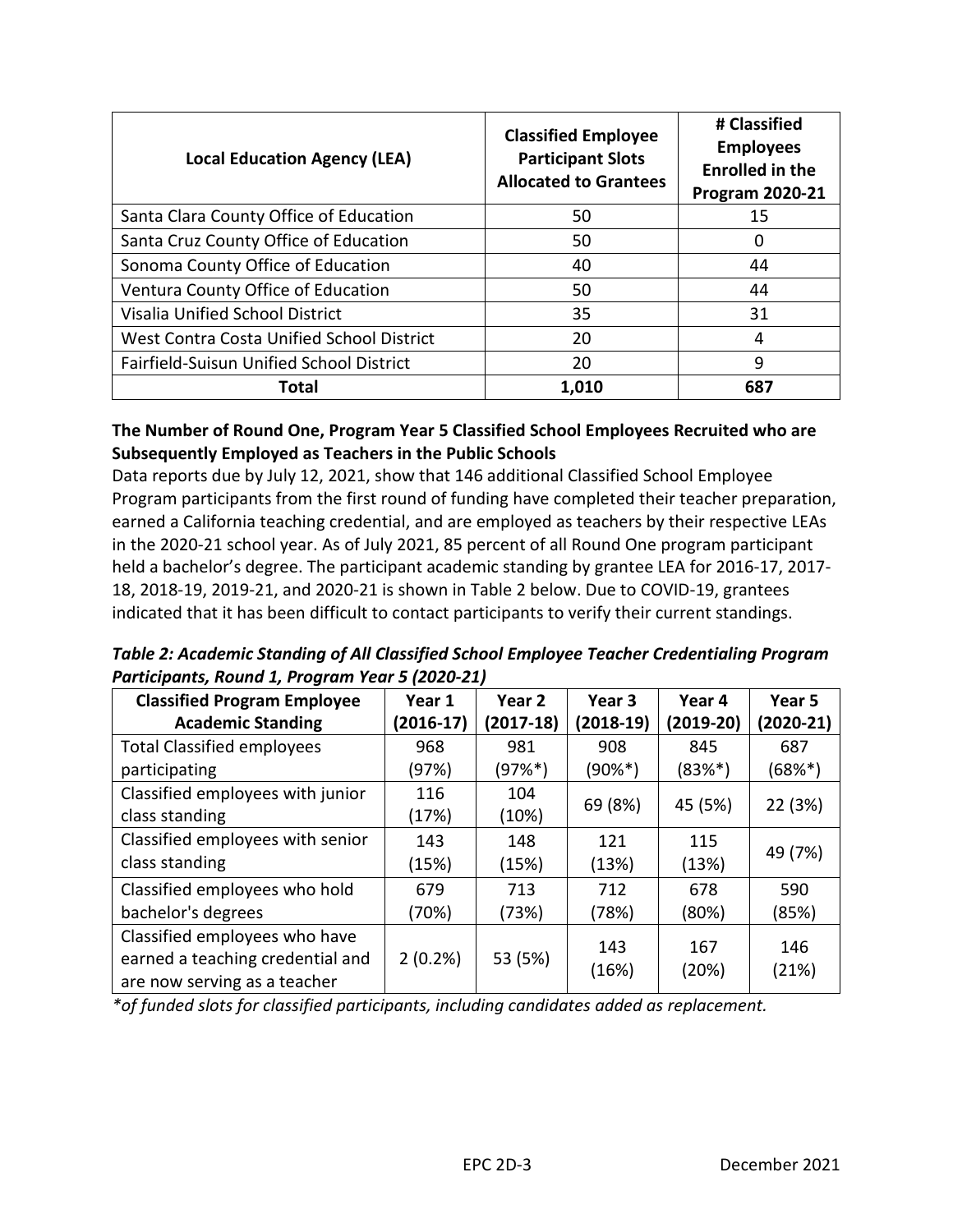#### **Degree to Which the Program is Meeting the Teacher Shortage Needs of the School District, Charter School, or County Office of Education**

Table 3 below shows the numbers and areas of credentials earned by Classified School Employee Program participants. Since July 2017, a total of 680 California credentials have been earned by the Classified Program participants in the following areas:

- Education Specialist, with a total of 319;
- Multiple Subject, with a total of 212;
- Single Subject, with a total of 64;
- Single Subject STEM, with a total of 41;
- Multiple Subject with Bilingual Education, with a total of 33;
- Single Subject Bilingual Education, with a total of eight (8); and
- Education Specialist Bilingual Education, with a total of three (3).

*Table 3: Earned Preliminary Credentials by Classified Program LEAs in Round One, Program Year 5* 

| <b>Credential Areas</b>                          | 2016-17 | 2017-18 | 2018-19 | 2019-20 | 2020-21 |
|--------------------------------------------------|---------|---------|---------|---------|---------|
| Multiple Subject                                 |         | 23      | 57      | 61      | 71      |
| Multiple Subject: Bilingual Education            |         |         |         |         | 22      |
| Single Subject                                   |         |         | 14      | 16      | 27      |
| Single Subject: STEM                             |         | ς       |         | 16      | 14      |
| Single Subject: Bilingual Education              |         |         |         |         |         |
| <b>Education Specialist</b>                      |         | 24      | 78      | 115     | 98      |
| <b>Education Specialist: Bilingual Education</b> |         |         |         |         |         |

All other participants are still working on completing degree requirements or their teacher preparation program.

#### **Use of Grant Funds to Meet Local Needs**

Programs reported that their local needs are being met as program participants are near finishing their credential programs while others have earned their credentials. Programs also reported some participants are now teaching in their respective LEA classrooms. The following are some direct narratives as reported by the grantees regarding the use of grant funds to meet their local needs:

- The Classified Program has provided a valuable opportunity and associated support for our classified employees to pursue credentials. Each year we've had several classified staff members obtain their credentials and often take certificated positions within our district.
- The Classified Program is allowing the district to: (1) retain valued, long-term employees by offering a career path as credentialed teachers; (2) fill vacancies which have gone unfilled due to lack of trained candidates; (3) provide students with fully trained, highly qualified teachers; and (4) attract better qualified applicants because of the career opportunities offered by this program.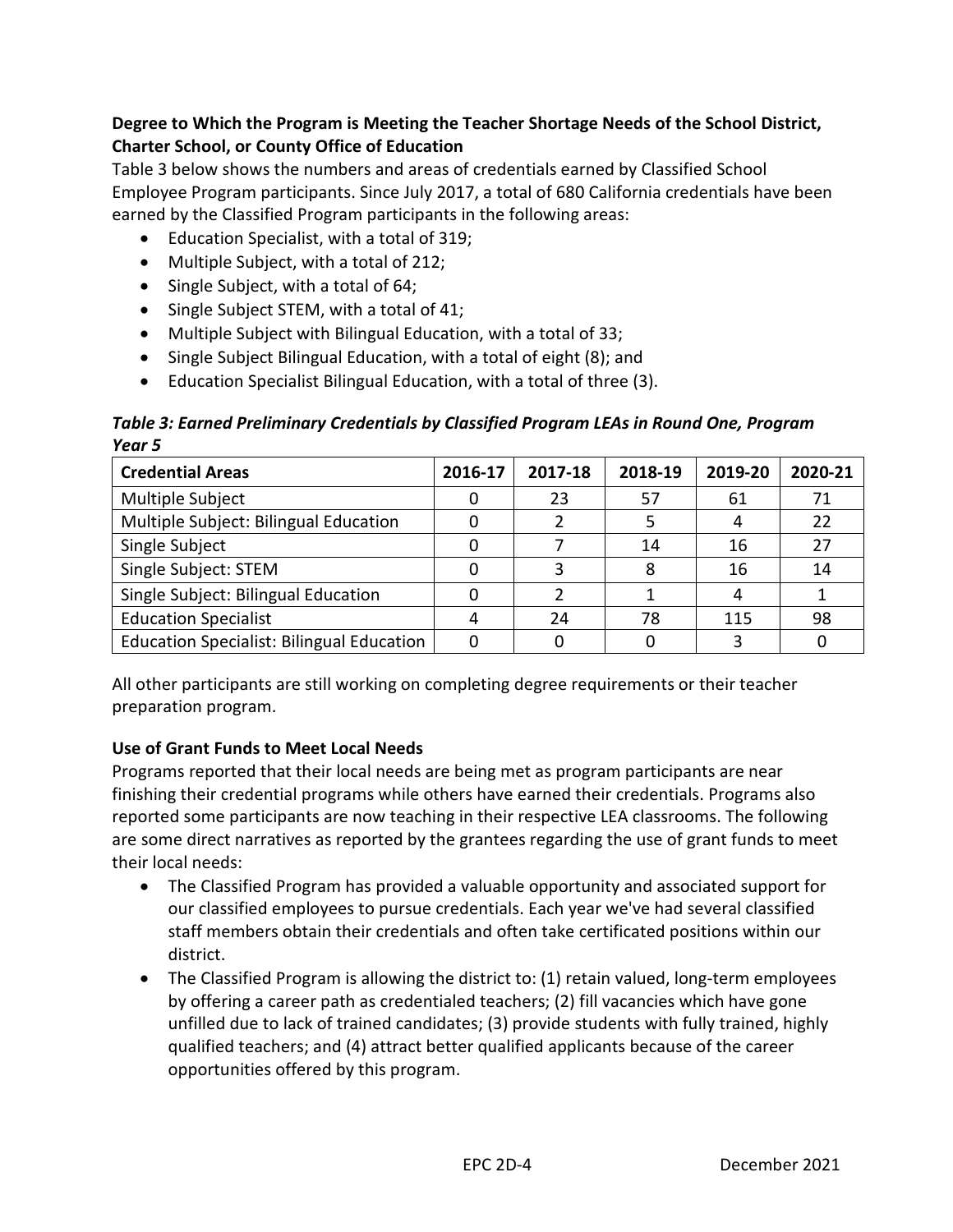- We can also report that a significant number of participants have been hired by our district upon completion of their credential.
- We are thankful for this program as it provides invaluable support for our Classified Employees, who will in turn give back as highly qualified and dedicated teachers in California's public schools.

#### **Use of Grant Funds to Support Classified Employees**

Programs reported that grant funds disbursed were expended for tuition, books, transportation passes, and other college/university fees. Remaining funds were expended for printing, postage, and other administrative costs. All program sponsors (including collaborating colleges and universities) provide in-kind support to participants in addition to the state funding allocations. The following are some direct narratives as reported by the grantees regarding the use of grant funds to support classified employees:

- This past year we provided CBEST and CSET test prep books as well as test prep sessions to assist our participants; these efforts were successful as the passage rate of these exams increased for those who participated in the sessions.
- Typically, participants first pay for tuition, testing, and books among other eligible expenses out of pocket, then they submit a receipt for reimbursement.
- When possible, we will pay tuition directly to the participants' approved credential programs. Another helpful option to help reduce financial stress, is ordering textbooks for participants' current program of study as well as study material and/or test prep supplies.
- Countless participants have communicated with us how this grant has had a positive effect on them and that had it not been for this grant they would not be receiving their teaching credential.
- Our county consortium was able to provide participants with the academic advisement, support, and assistance needed to succeed.

#### **Classified Grantee LEAs and Institutions of Higher Education (IHE) Partnerships**

A notable program success is the effective collaboration between school districts and postsecondary institutions. The purpose of these partnerships was to strengthen the relationships between local school districts and the postsecondary institutions that prepared teachers who typically were hired by these districts. The partnerships assured the smooth operation of the program as the participants enrolled in their bachelor's degree and/or teacher preparation coursework. The following are some direct narratives as reported by the grantees describing their partnership with IHEs:

- Our district has a productive, long-standing relationship with CSU, Chico's School of Education which is a mutually beneficial. CSU Chico appointed a dedicated advisor for the Classified Credential Grant candidates which makes for seamless communication and advising next steps for our candidates.
- We have participants enrolled in various programs such as Alliant, Brandman University [UMass Global], Cal State TEACH, National University, San Francisco State University, Western Governors, and local Intern Programs.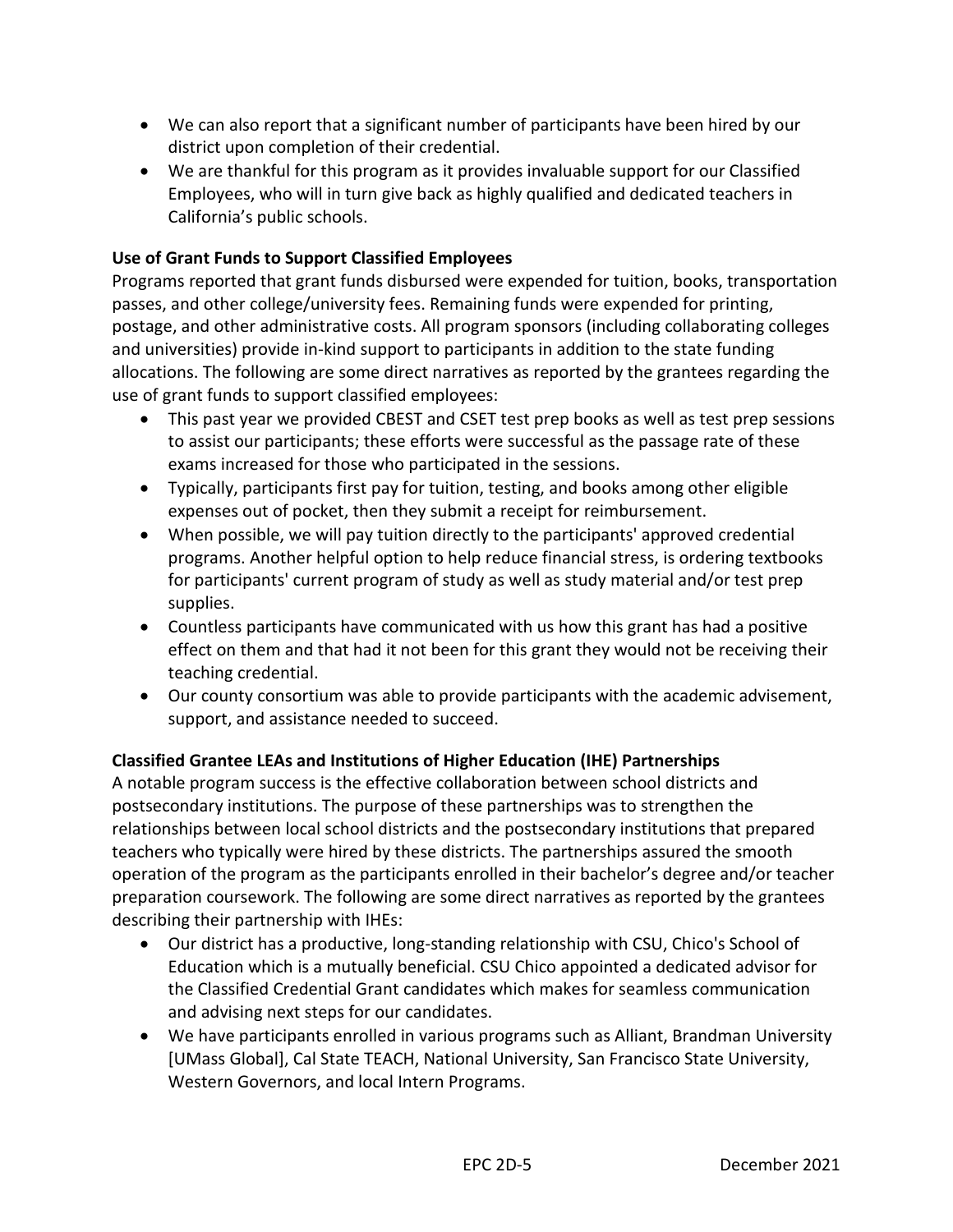- One partnership that we are extremely excited about is the one with San Diego State University (SDSU). Twenty-eight candidates were accepted into SDSU's online credential for the 2020-2021 school year. This online option is only available to our candidates.
- The Classified Program is allowing the district to further promote our continuing partnerships with institutions of higher learning, specifically the University of La Verne (ULV) and California State Polytechnic University, Pomona (Cal Poly Pomona).

#### **Factors Hindering Full Implementation**

COVID-19 has been a significant factor hindering implementation of many Classified Programs. Program leaders reported difficulty with recruiting because of travel restrictions, limited access to testing centers due to COVID-19 restrictions, and difficulties with contacting participants. The following are some direct narratives as reported by the grantees describing factors hindering full implementation:

- It has been a challenge to recruit additional classified staff for participation in the program. Many of the classified staff have been challenged by COVID-19 circumstances, and they did not attend classes. With a reduction of staff in my division during the 2020- 21 school year, I was not able to recruit and promote the program as I should have.
- While this grant has been successful in producing handfuls of potential candidates for our school district, it was slightly more challenging to run than we had expected. What we were not prepared for was the fluidity of most of our classified employees' involvement in the grant. Understandably, classified employees took breaks from coursework as they navigated/navigate their current full-time positions and family lives. It became a challenge to track each candidate's plans and next steps, as plans were fluid and communication was often challenging. COVID-19 seemed to slow interest in the grant program.
- There were five grant spots that were not filled despite promotion and marketing of the availability of the classified grant program.
- Many employees have had to take a smaller number of units due to the need to work full time making their timeline very long.
- Prior to the pandemic we had a good traction in terms of classified folks motivated for their programs. Just like most of the educational system during the pandemic, we lost a great deal of progress with our participants because life and family survival became their primary focus.
- During the 2020-2021 school year, challenges with program progress were escalated with the onset and ongoing COVID-19 pandemic. As such, participants expressed frustrations related to finding time to complete subject matter competencies due to testing limitations (social distancing concerns) and the overwhelming need to focus on their individual classroom contexts. We saw a decrease in the number of tuition support requests and testing voucher requests overall until such time that participants were reminded that the grant funding would be coming to an end at the conclusion of this year. At that time, several candidates made requests for funding support.
- There were 11 grantees that did not complete the program. Due to personal life challenges over the course of the five years, 21 participants dropped the program.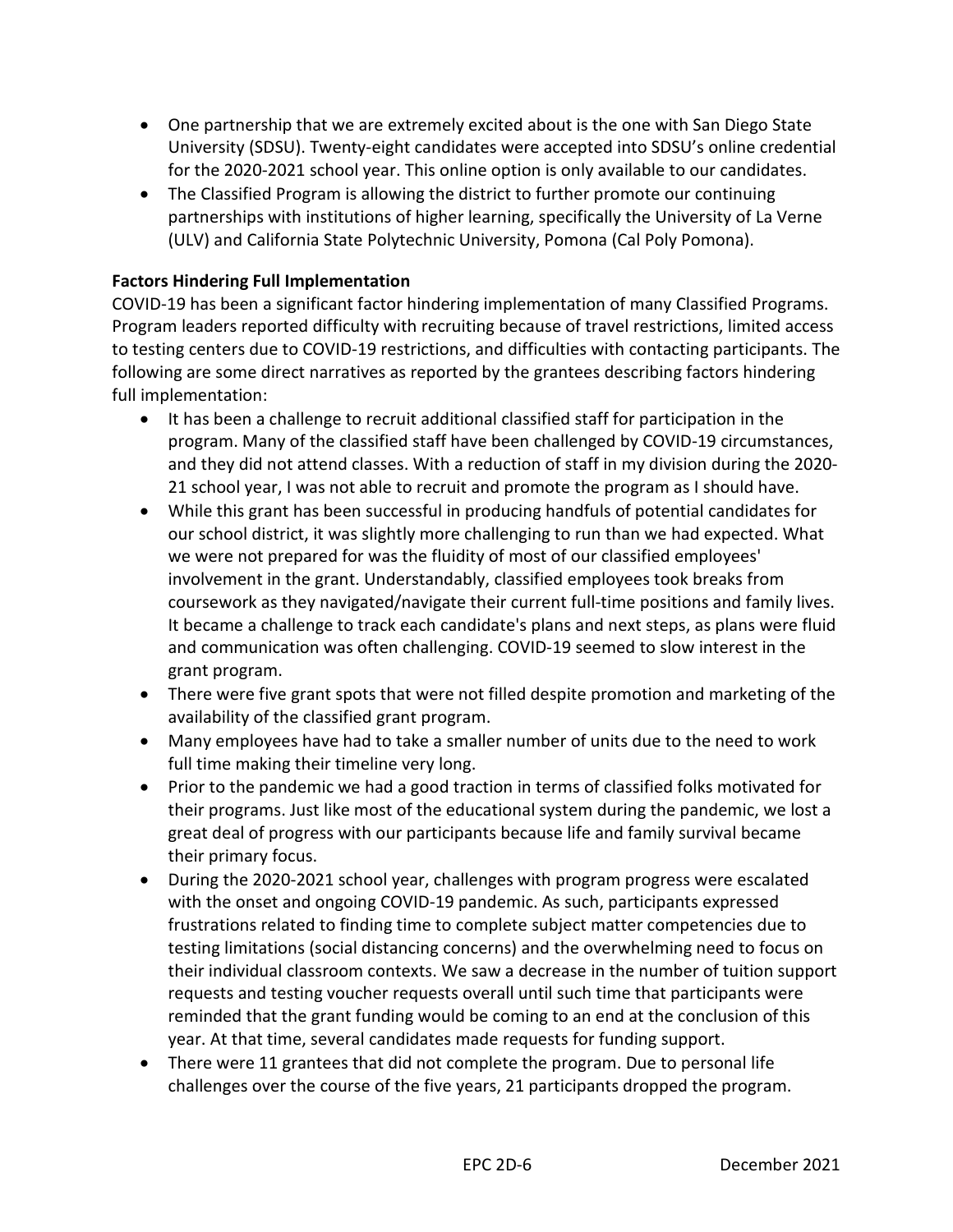**The Ethnic and Racial Composition of the Participants in the Round One, Program Year Five** Program grantee LEAs collected demographic data regarding the ethnic, racial, gender, and sexual orientation of program participants as mandated by the authorizing legislation and AB 677 (Chap. 744, Stats. 2017). The grantee LEAs submitted the self-reported data to the Commission. Overall, 98 percent of participants provided their sponsoring LEAs with information about racial/ethnic identity. Some program participants did not provide the selfidentified demographic data.

In terms of the racial/ethnic breakdown of the classified employees in the program, 48 percent of the classified employees in the program who provided data self-identified as Hispanic or Latinx as shown below in Table 4a.

*Table 4a: Self-Identified Racial/Ethnic Identification as Hispanic or Latinx of Classified Employees, Round One, Program Year Five*

| Self-Identified Racial/Ethnic Identification<br>as Hispanic or Latinx | <b>Number</b> | Percent |
|-----------------------------------------------------------------------|---------------|---------|
| Participants Who Are Hispanic or Latinx                               | 333           | 48.4%   |
| Participants Who Are Not Hispanic or Latinx                           | 354           | 51.5%   |

Table 4b below provides gender/sexual orientation and race/ethnicity data of the Classified Program participants. Participants were asked to self-identify their gender and sexual orientation. Reporting this information to the Commission is voluntary for individuals participating in the program, thus grantee LEAs are permitted to enter "0" or "N/A" if the information is unavailable. The largest racial/ethnic group of classified employees recruited are Hispanic or Latinx (48 percent), followed by White participants (30 percent). Of the total 687 participants enrolled in program Year Five, six percent identified as Asian, and four percent identified as Black or African American. The total of all other races, including Multiracial, equaled seven percent, and seven percent of the participants did not report their race/ethnicity.

| Gender/Sexual Orientation/Ethnicity/Race | <b>Program Year 5</b><br>(n= 687) | Percent<br>(n= 687) |
|------------------------------------------|-----------------------------------|---------------------|
| Female                                   | 364                               | 52.9%               |
| Male                                     | 96                                | 13.9%               |
| Non-binary/other                         |                                   | 0.1%                |
| Gender not reported                      | 226                               | 32.8%               |
| Heterosexual/straight                    | 310                               | 45.1%               |
| Gay/Lesbian                              | 18                                | 2.6%                |
| Bisexual                                 | 3                                 | 0.4%                |
| Other                                    |                                   | 0%                  |
| Decline to state                         | 356                               | 51.8%               |
| American Indian or Alaska Native         | 5                                 | 0.7%                |
| Asian                                    | 46                                | 6.6%                |

*Table 4b: Self-Identified Demographic Information of Classified Employees, Round One*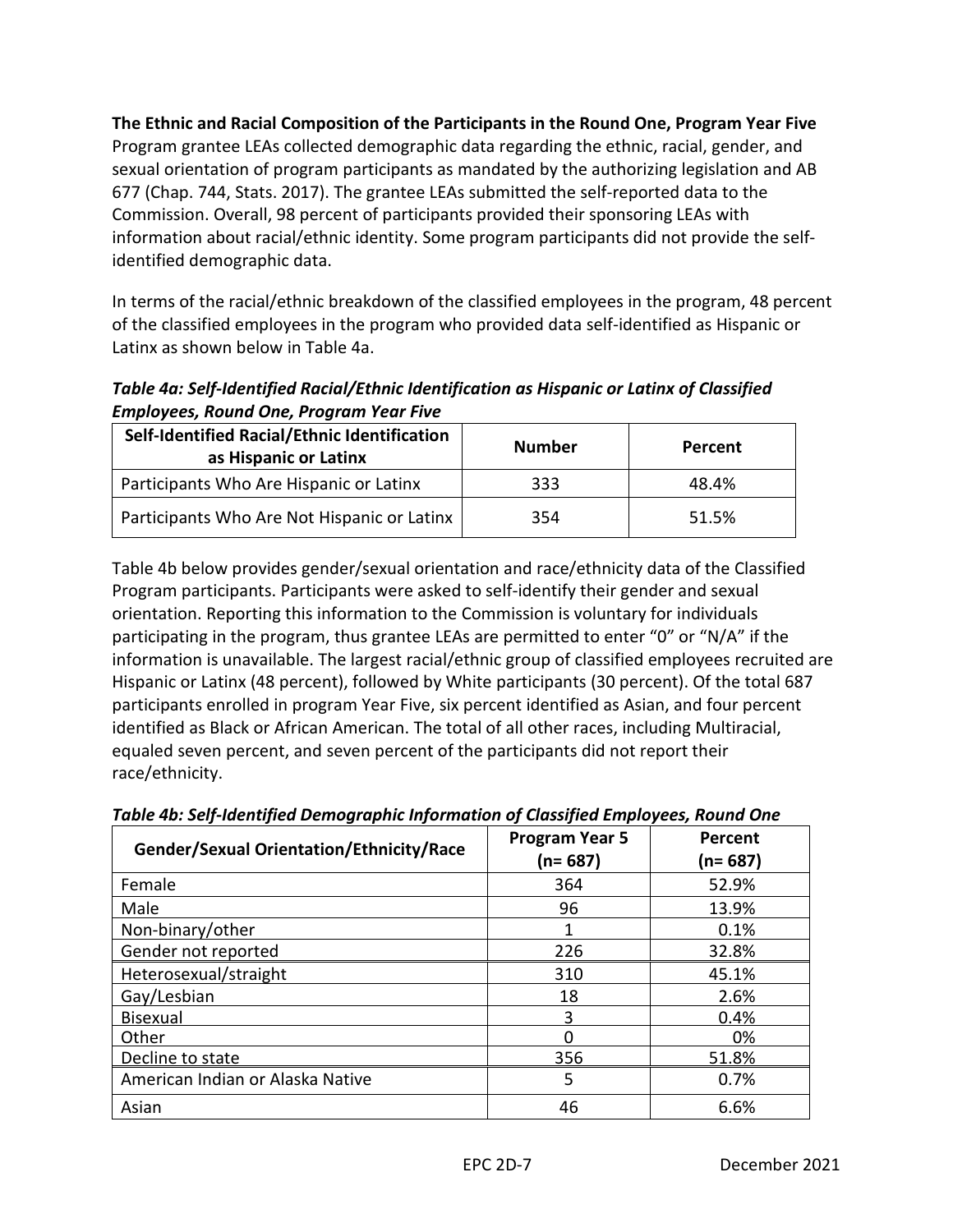| Gender/Sexual Orientation/Ethnicity/Race | <b>Program Year 5</b><br>$(n=687)$ | Percent<br>$(n=687)$ |
|------------------------------------------|------------------------------------|----------------------|
| <b>Black or African American</b>         | 34                                 | 4.9%                 |
| Hispanic/Latinx                          | 333                                | 48.4%                |
| Native Hawaiian or Pacific Islander      | 3                                  | 0.4%                 |
| White                                    | 208                                | 30.2%                |
| Two or more races                        | 45                                 | 6.5%                 |
| Race/Ethnicity not reported              | 13                                 | 1.8%                 |

#### **Section II: Update on Round Two Classified Program Year Four**

Section II of the state report includes information on the following topics for Round Two, Program Year Four of the Classified Program – recruitment, academic progress, candidates prepared by subject area, number of credentials issued, and candidate demographics. Participating districts are responsible for local efforts in terms of recruiting and enrolling participants in the program, monitoring the progress of participants in accordance with each participant's individual education plan, and providing supplementary academic support services to the participants.

#### **The Number of Classified School Employees Recruited in Round Two**

In July 2017, the legislature authorized \$25 million for a second round of funding for the California Classified School Employee Teacher Credentialing Program, beginning in the 2017-18 school year. This round of funding supports an additional 1,250 classified school employees to become credentialed teachers in California public schools. The twenty-eight grantee LEAs are shown in Table 5 below, along with the number of allocated participant slots. Note that some of the grantee LEAs represent a consortium of districts and/or counties.

Data received from the twenty-eight Round Two grant recipients for the 2020-21 school year show that 82 percent of the classified employee program slots were filled. Of the twenty-eight grantee LEAs, fifteen were able to fill all their participant slots. When a participant finishes-mid year and exits the program, the program may add another qualified participant as a replacement. Only thirteen LEA participant slots were not filled due to program completers and candidates who dropped out of the program for personal reasons. Due to the COVID-19 pandemic, some grantee LEAs were unable to recruit additional participants. One LEA provided no response, and one LEA closed in January 2019.

| <b>Local Education Agency (LEA)</b>     | <b>Classified</b><br><b>Employee</b><br><b>Participant Slots</b> | # Classified<br><b>Employees Enrolled in</b><br><b>Program 2020-21</b> |
|-----------------------------------------|------------------------------------------------------------------|------------------------------------------------------------------------|
| <b>Berkeley Unified School District</b> | 12                                                               |                                                                        |
| <b>Chico Unified School District</b>    | 30                                                               | 17                                                                     |
| <b>Clovis Unified School District</b>   | 20                                                               | 20                                                                     |
| Davis Joint Unified School District     | 115                                                              | 115                                                                    |

*Table 5: Classified School Employee Teacher Credentialing Program Grant Recipients and Participant Slots, Round Two (2020-21)*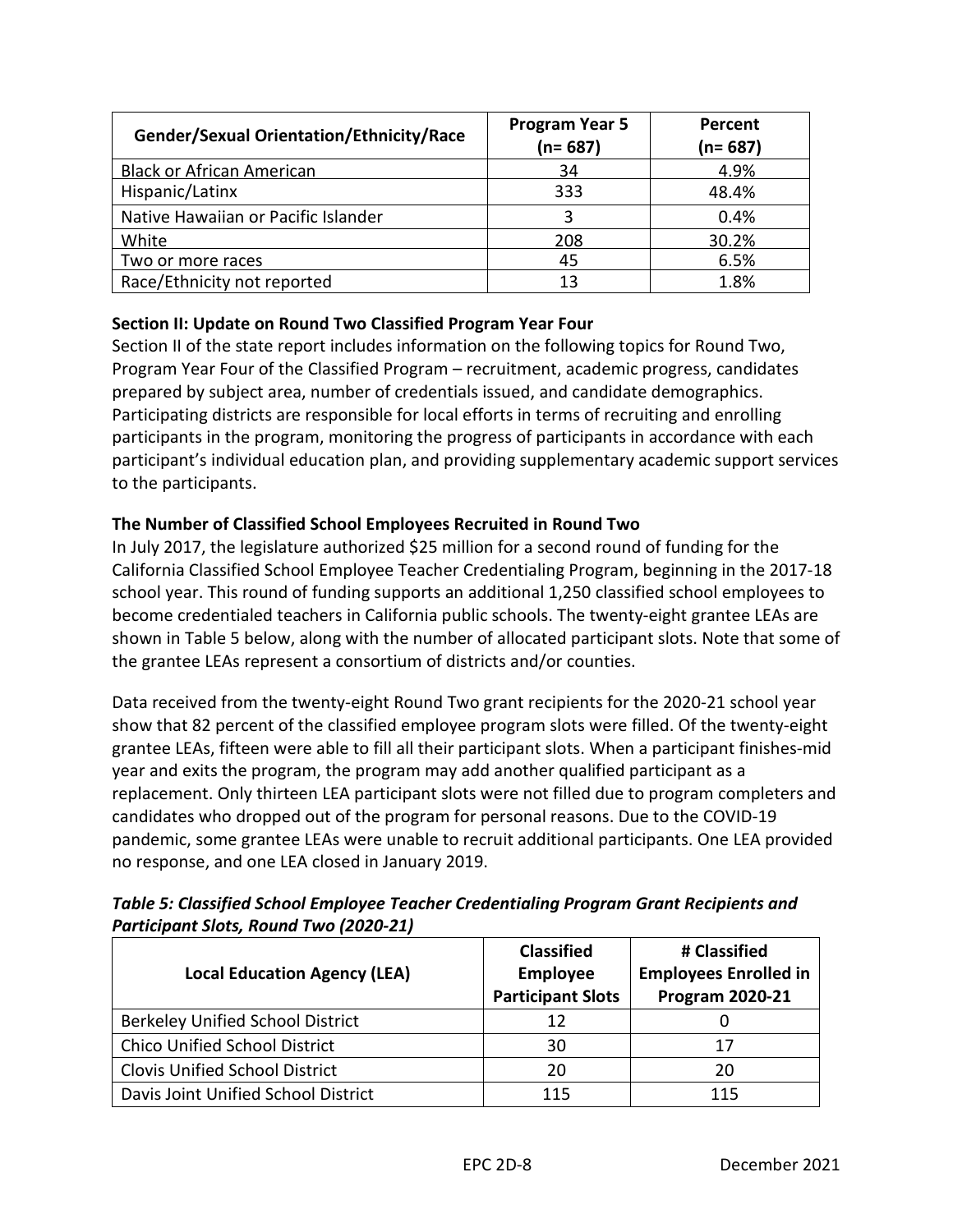| <b>Local Education Agency (LEA)</b>          | <b>Classified</b><br><b>Employee</b><br><b>Participant Slots</b> | # Classified<br><b>Employees Enrolled in</b><br><b>Program 2020-21</b> |
|----------------------------------------------|------------------------------------------------------------------|------------------------------------------------------------------------|
| <b>Fresno Unified School District</b>        | 25                                                               | 28                                                                     |
| Huntington Beach Union High School District  | 20                                                               | 20                                                                     |
| Kern County Superintendent of Schools        | 45                                                               | 45                                                                     |
| Lake County Office of Education              | 20                                                               | 28                                                                     |
| Los Angeles County Office of Education       | 22                                                               | 20                                                                     |
| Los Angeles Unified School District          | 45                                                               | 37                                                                     |
| Marin County Office of Education             | 30                                                               | 31                                                                     |
| Merced County Office of Education            | 20                                                               | 21                                                                     |
| Monterey County Office of Education          | 135                                                              | 8                                                                      |
| Moreno Valley Unified School District        | 22                                                               | 14                                                                     |
| Mount Diablo Unified School District         | 20                                                               | 15                                                                     |
| National University Academy <sup>1</sup>     | 10                                                               | <b>NA</b>                                                              |
| <b>Oakland Unified School District</b>       | 40                                                               | 40                                                                     |
| <b>Orange County Department of Education</b> | 200                                                              | 200                                                                    |
| Placer County Office of Education            | 50                                                               | 35                                                                     |
| San Bernardino County Superintendent of      | 70                                                               | 63                                                                     |
| Schools                                      |                                                                  |                                                                        |
| San Joaquin County Office of Education       | 20                                                               | 23                                                                     |
| San Ramon Valley Unified School District     | 24                                                               | 10                                                                     |
| Santa Ana Unified School District            | 20                                                               | 26                                                                     |
| Santa Barbara County Office of Education     | 45                                                               | 52                                                                     |
| Sonoma County Office of Education            | 115                                                              | 96                                                                     |
| Ventura County Office of Education           | 20                                                               | 16                                                                     |
| <b>Visalia Unified School District</b>       | 35                                                               | 35                                                                     |
| Westside Unified School District             | 20                                                               | 20                                                                     |
| <b>Total</b>                                 | 1,250                                                            | 1,035                                                                  |

#### **The Number of Round Two, Program Year Four Classified School Employees Recruited who are Subsequently Employed as Teachers in the Public Schools**

Data reports due by July 12, 2021, show 164 additional Classified School Employee Program participants from the second round of funding have completed their teacher preparation, earned a California Teaching Credential, and are employed as teachers by their respective LEAs. As of July 2021, 79 percent of all Round Two program participants held a bachelor's degree. Participant academic standing by grantee LEA for 2017-18, 2018-19, 2019-20, and 2020-21 is shown in Table 6 below. Due to COVID-19, grantees indicated that it has been difficult to contact participants to verify their current standings.

<span id="page-11-0"></span><sup>&</sup>lt;sup>1</sup> National University Academy Lakeside (Charter Number 0991) closed in January 2019. Grant money has been reallocated.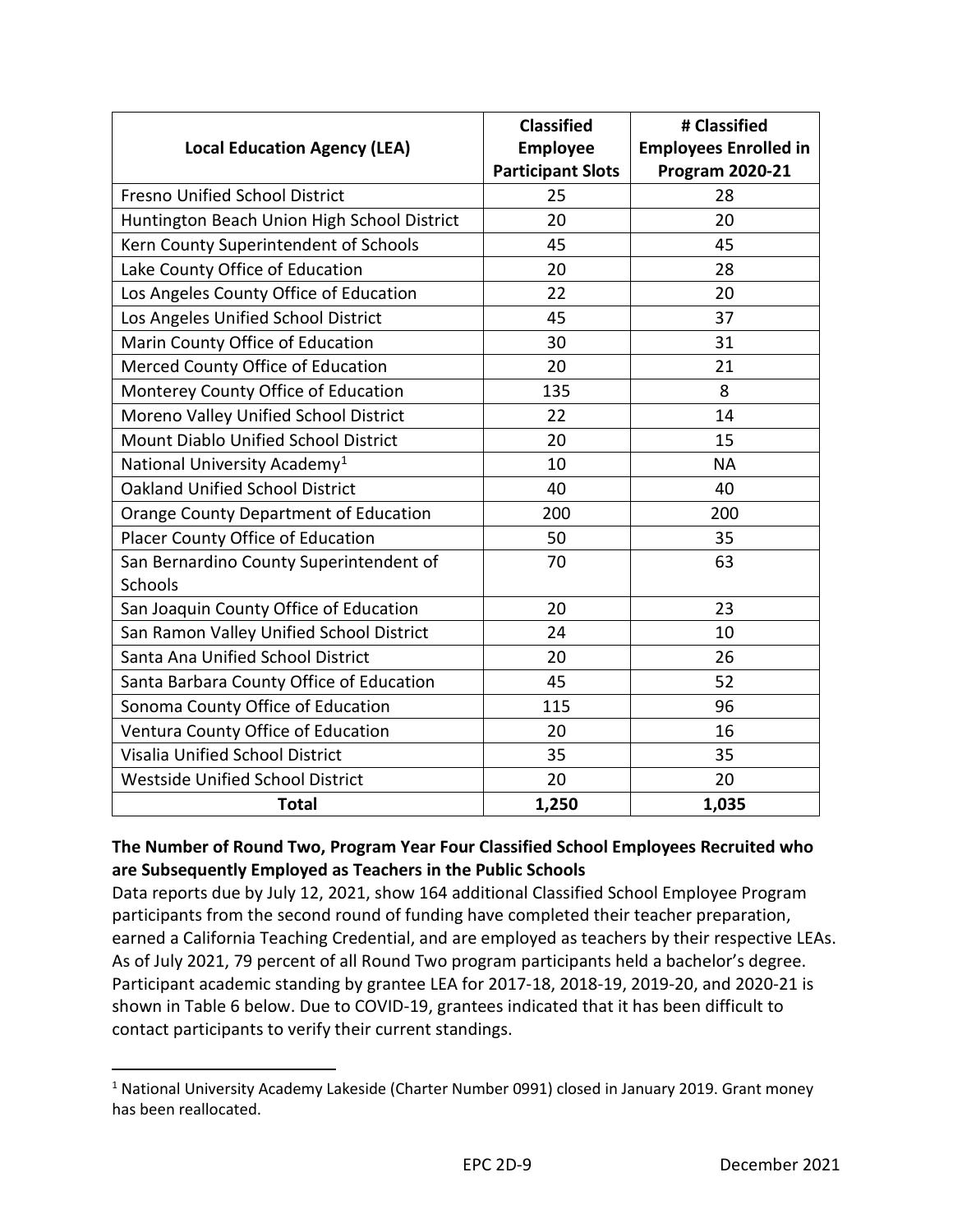*Table 6: Academic Standing of All Classified School Employee Teacher Credentialing Program Participants, Round 2, Program Year 4 (2020-21)* 

| <b>Classified Program Employee</b><br><b>Academic Standing</b>                                    | Year 1<br>$(2017-18)$ | Year 2<br>(2018-19) | Year 3<br>$(2019-20)$ | Year 4<br>$(2020-21)$ |
|---------------------------------------------------------------------------------------------------|-----------------------|---------------------|-----------------------|-----------------------|
| <b>Total Classified employees</b><br>participating                                                | 1,192<br>$(95%^*)$    | 1,190<br>$(95%^*)$  | 1,287<br>$(97%^*)$    | 1,035<br>$(82%^*)$    |
| Classified employees with junior<br>class standing                                                | 157 (13%)             | 92 (8%)             | 90 (7%)               | 78 (7%)               |
| Classified employees with senior<br>class standing                                                | 242 (20%)             | 224 (19%)           | 166 (13%)             | 117 (11%)             |
| Classified employees who hold<br>bachelor's degrees                                               | 771 (65%)             | 865 (73%)           | 914 (71%)             | 826 (79%)             |
| Classified employees who have<br>earned a teaching credential and<br>are now serving as a teacher | 23 (2%)               | 78 (7%)             | 200 (15%)             | 164 (15%)             |

*\*of funded slots for classified participants, including candidates added as replacement.* 

#### **Degree to Which the Program is Meeting the Teacher Shortage Needs of the School District, Charter School, or County Office of Education**

Table 7 below shows the numbers and areas of credentials earned by Classified School Employee Program participants. Since July 2018, a total of 663 California credentials have been earned by the Classified Program participants in the following areas:

- Education Specialist, with a total of 300;
- Multiple Subject, with a total of 211;
- Single Subject, with a total of 67;
- Multiple Subject with Bilingual Education, with a total of 33;
- Education Specialist Bilingual Education, with a total of 18;
- Single Subject STEM, with a total of 17; and
- Single Subject Bilingual Education, with a total of 17.

#### *Table 7: Earned Preliminary Credentials by Classified Program LEAs in Round Two, Program Year Four*

| <b>Credential Areas</b>                          | 2017-18 | 2018-19 | 2019-20 | 2020-21 |
|--------------------------------------------------|---------|---------|---------|---------|
| Multiple Subject                                 |         | 39      | 92      | 78      |
| Multiple Subject: Bilingual Education            |         |         | 13      | 19      |
| Single Subject                                   |         | 25      | 21      | 20      |
| Single Subject: STEM                             |         |         | 10      |         |
| Single Subject: Bilingual Education              |         |         | 10      |         |
| <b>Education Specialist</b>                      |         | 39      | 139     | 117     |
| <b>Education Specialist: Bilingual Education</b> |         |         | 14      |         |

All other participants are still working on completing degree requirements or teacher preparation program requirements.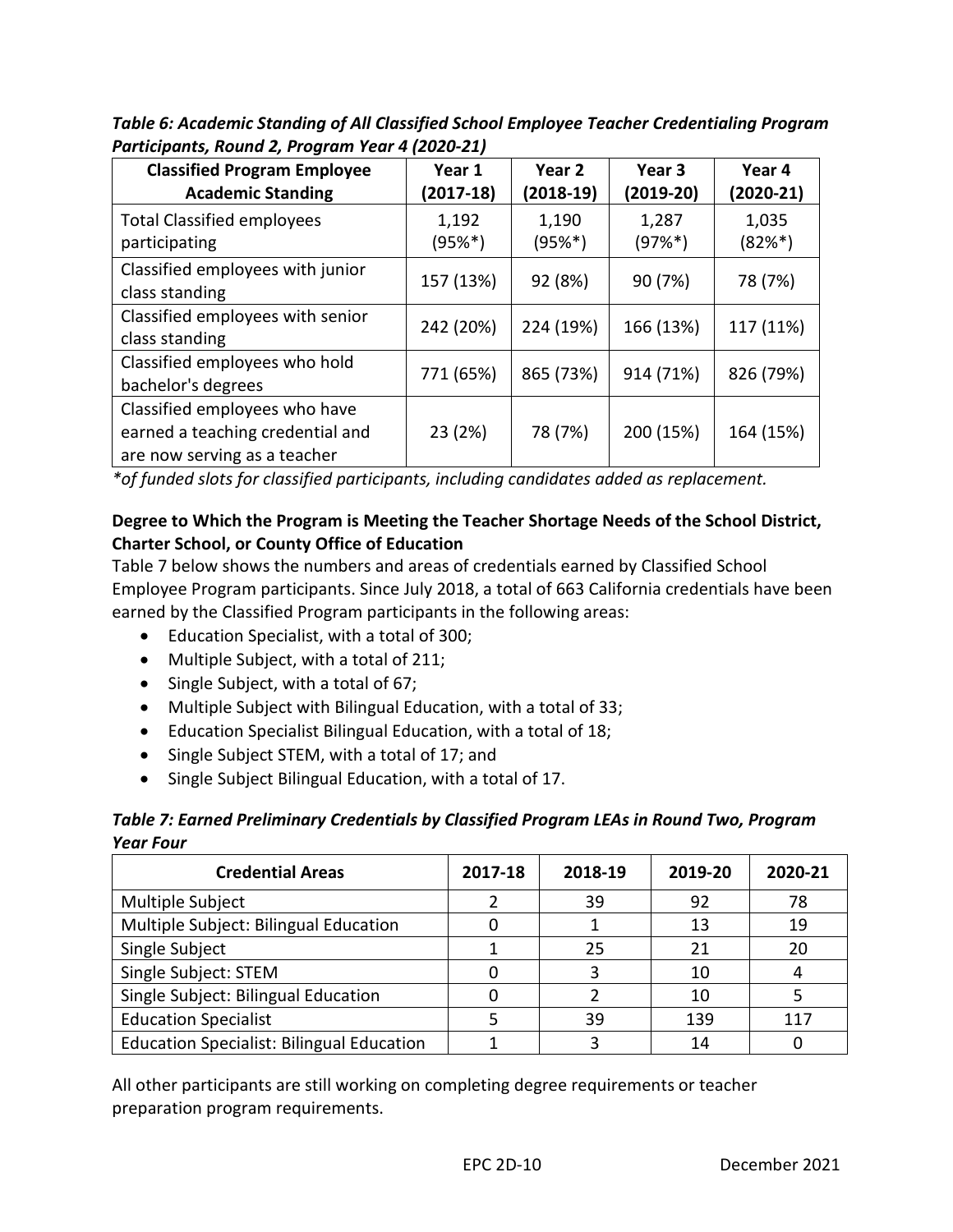#### **Use of Grant Funds to Meet Local Needs**

Programs reported that their local needs are being met as program participants are near finishing their credential programs while others have earned their credentials. Programs also reported some participants are now teaching in their respective LEA classrooms. The following are some direct narratives as reported by the grantees regarding the use of grant funds to meet their local needs:

- Our district identified mathematics, science, special education, and bilingual education as "high need" due to the high demand of the subject area and the difficulty to fill those positions. The Classified program provided candidates in those areas.
- The Classified Program continues to be an effective contributing pipeline providing new teachers for our region. Our program participants are successful candidates who remain within their rural communities where they began as classified employees and transition to beginning teachers. Our urban school districts also have the opportunity to grow their own teachers via the Classified program.
- We also have several participants taking advantage of a local CSU Sacramento satellite program, where they will earn a degree in child development and then pursue their teaching credential. We anticipate we will see a large percentage of participants earn their degree and/or teaching credentials between 2022 and 2024.
- The result of the widespread teacher shortage is that established teachers are leaving their current employment and choosing to work for districts closer to home. By participating in this program, our district is helping our classified staff fulfill their dreams of becoming educators in their own home district.
- We consider our Classified-to-Teacher program one of our most successful pathways that embodies the spirit and practice of our "Grow Our Own" approach, one that provides holistic support toward teacher credentialing and development in hard-to-staff positions.
- I cannot stress how important this program has been to the success of our special education programs. The program allows candidates who are gaining experience with students in their classified roles as paraprofessionals, behavior technicians, or special education aides to be encouraged and supported by a mentor to continue through their coursework.

#### **Use of Grant Funds to Support Classified Employees**

Programs reported that grant funds disbursed were expended for tuition, books, transportation passes, and other college/university fees. Remaining funds were expended for printing, postage, and other administrative costs. All program sponsors (including collaborating colleges and universities) provide in-kind support to participants in addition to the state funding allocations. The following are some direct narratives as reported by the grantees regarding the use of grant funds to support classified employees:

• Many of our participants work more than one job, have a family to take care of, and are taking classes on the side. They do not have the financial means or the emotional support to take on a new obstacle, such as going back to school, so the support we provide is crucial.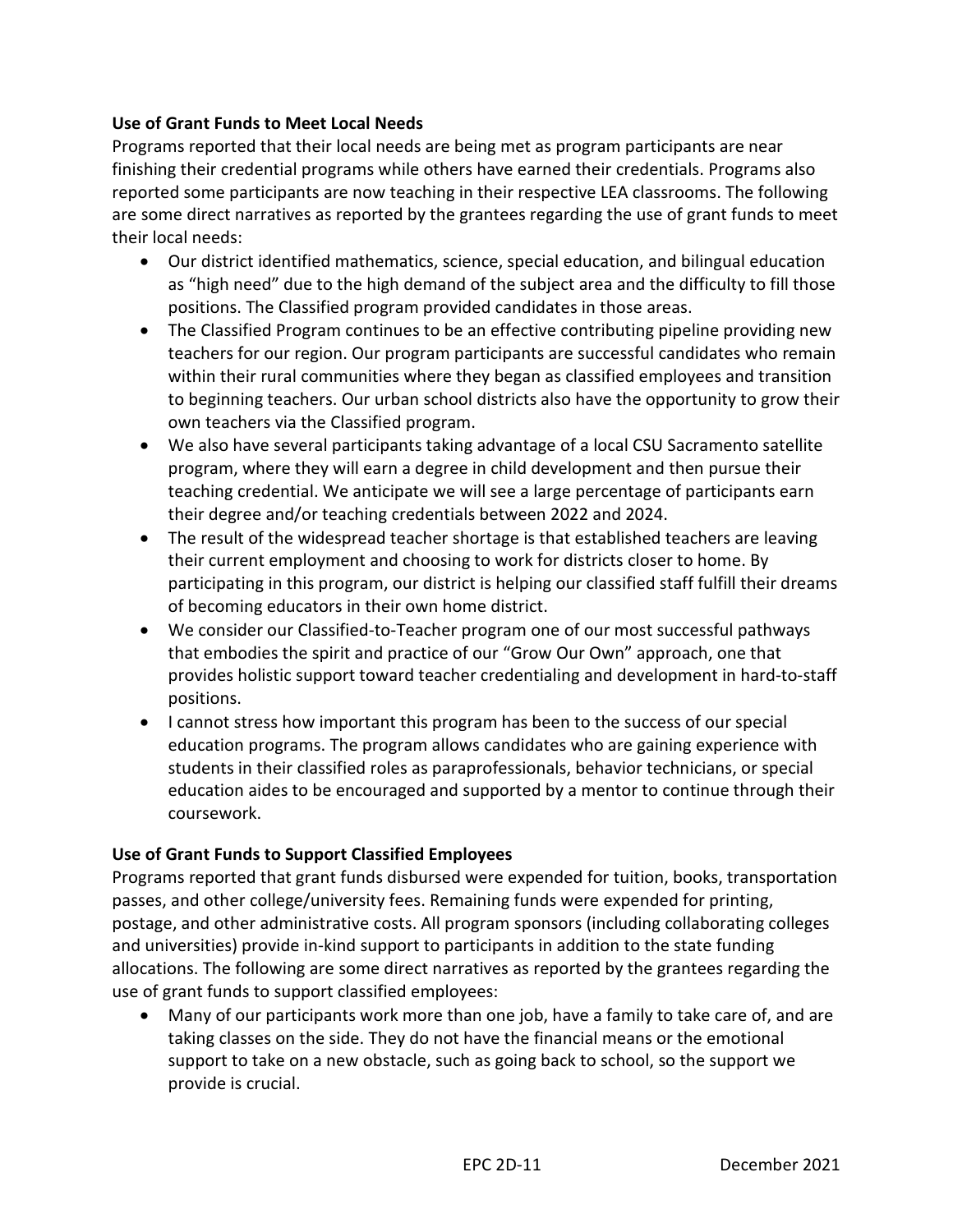- For those participants enrolled in a credential program, our advisors insured that support was provided for testing requirements, aided in advising pertinent timelines relating to calTPA and RICA, and overall general advisement. In addition, our advisors have had multiple meetings with our candidates to monitor how they are advancing in their course work and help identify ways to meet their needs if additional support was warranted.
- The barrier for many candidates continues to be successfully passing the CBEST, CSET and RICA exams to be eligible for entry into the credential program and applying for a preliminary credential. During 2020 - 2021, we provided CSET Multiple subject test prep sessions which were very well-received. We also made CBEST and CSET study materials available to grant participants.
- This grant has afforded the opportunity to support our candidates with critical licensure test fees, tutoring, and other test support, along with guidance related to entering and navigating the licensure process in California.

#### **Classified Grantee LEAs and Institutions of Higher Education Partnerships**

A notable program success is the effective collaboration between school districts and postsecondary institutions. The purpose of these partnerships was to strengthen the relationships between local school districts and the postsecondary institutions that prepared teachers who typically were hired by these districts. The partnerships assured the smooth operation of the program as the participants enrolled in their bachelor's degree and/or teacher preparation coursework. The following are some direct narratives as reported by the grantees describing their partnership with IHEs:

- We have developed an online program and have incorporated the testing schedule and preparation into our online course offered through Feather River Community College. We have also maintained active communication with our institution of higher learning partners. They have identified the criteria needed for candidates to be accepted into their credentialing programs while addressing areas of need.
- Our Teacher Development Program works closely with CSU Bakersfield, Point Loma Nazarene University, Bakersfield, and University of La Verne Bakersfield campus to provide academic guidance and CSET test review resources and support. In order to accelerate participants' progress, we work together with institutions of higher education to identify and support participants who will benefit from receiving tutoring for coursework and subject matter review resources.

#### **Factors Hindering Full Implementation**

COVID-19 has been a significant factor hindering implementation of many Classified Programs. Program leaders reported difficulty with recruiting because of travel restrictions, limited access to testing centers due to COVID-19 restrictions, and difficulties with contacting participants. The following are some direct narratives as reported by the grantees describing the factors hindering full implementation due to COVID-19 and in general:

• COVID-19 created a unique working environment during the 2020-2021 school year, which made it difficult to actively recruit and incorporate new participants.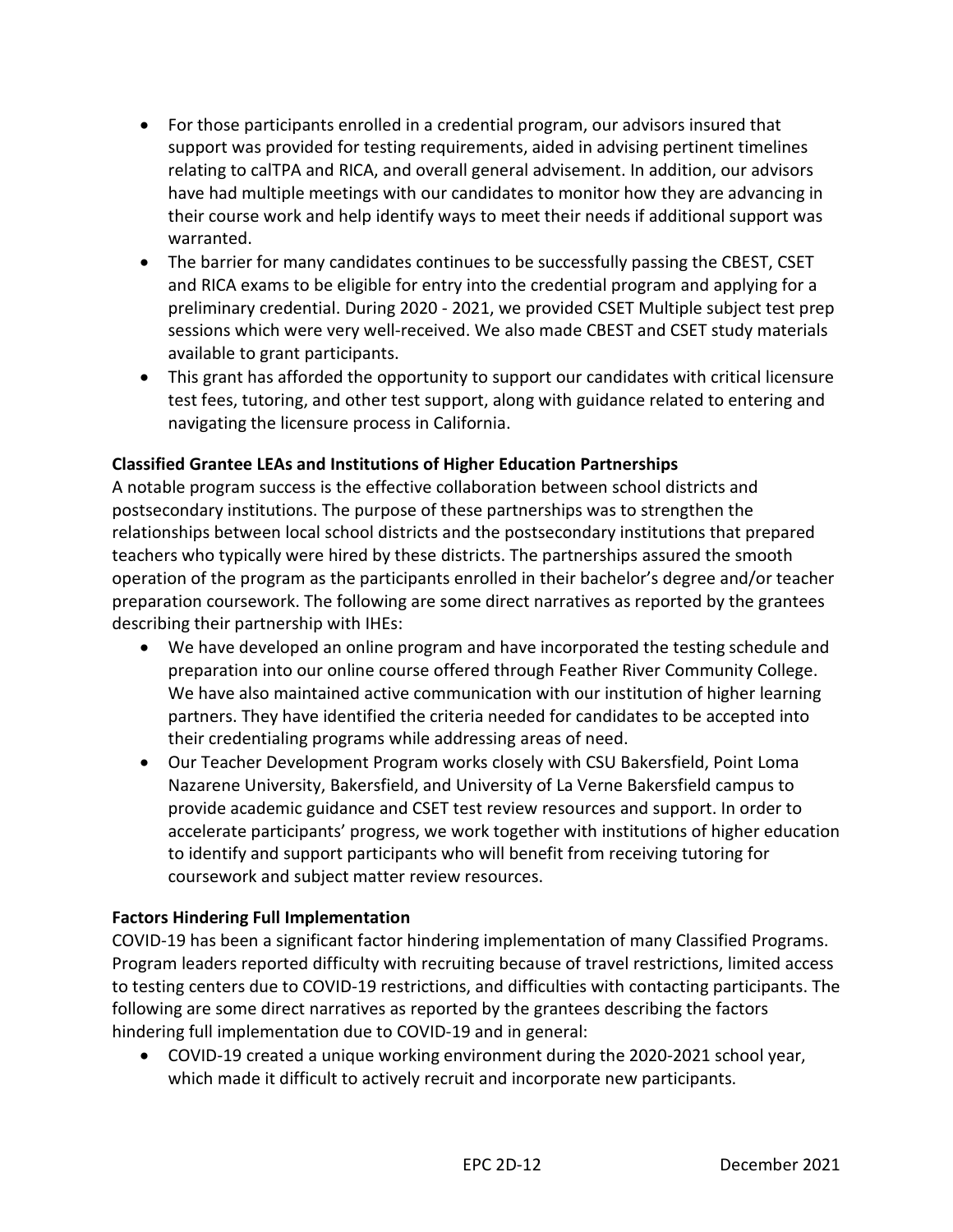- The pandemic and school shutdowns were very difficult for our participants as many of them struggle to support their families and go to school at the same time.
- The COVID-19 pandemic was a true setback for many attending classes, and we look forward to navigating through these setbacks to help our employees achieve their goal in teaching.

**The Ethnic and Racial Composition of the Participants in the Round Two, Program Year 4**  Program grantee LEAs collected demographic data regarding the ethnic, racial, gender, and sexual orientation of program participants as mandated by the authorizing legislation and AB 677 (Chap. 744, Stats. 2017). The grantee LEAs submitted the self-reported data to the Commission. Overall, 90 percent of participants provided their sponsoring LEAs with information about racial/ethnic identity. Since the demographic data was self-reported, some program participants did not provide the self-identified demographic data.

In terms of the racial/ethnic breakdown of the classified employees in the program, 44 percent of the classified employees in the program who provided data self-identified as Hispanic or Latinx as shown below in 8a.

*Table 8a: Self-Identified Racial/Ethnic Identification as Hispanic or Latinx of Classified Employees, Round Two, Program Year 4* 

| Self-Identified Racial/Ethnic Identification<br>as Hispanic or Latinx | <b>Number</b> | Percent |  |
|-----------------------------------------------------------------------|---------------|---------|--|
| Participants Who Are Hispanic or Latinx                               | 459           | 44.3%   |  |
| Participants Who Are Not Hispanic or Latinx                           | 576           | 55.6%   |  |

Table 8b below provides gender/sexual orientation and race/ethnicity data of the classified employees. Participants were asked to self-identify gender and sexual orientation. Reporting this information to the Commission is voluntary for individuals participating in the program, thus grantee LEAs are permitted to enter "0" or "N/A" if the information is unavailable. The largest racial/ethnic group of classified employees recruited are Hispanic or Latinx (44 percent), followed by White participants (28 percent). Of the total 1,035 participants enrolled in program Year Four, five percent identified as Asian and Black or African American respectively. The total of all other races, including Multiracial, equaled six percent, and nine percent of the participants did not report their race/ethnicity.

**Table 8b: Self-Identified Demographic Information of Classified Employees, Round Two**

| Gender/Sexual<br><b>Orientation/Ethnicity/Race</b> | Program Year 4<br>$(n=1035)$ | Percent<br>$(n=1035)$ |
|----------------------------------------------------|------------------------------|-----------------------|
| Female                                             | 689                          | 66.5%                 |
| Male                                               | 151                          | 14.5%                 |
| Non-binary/other                                   |                              | 0.7%                  |
| Gender not reported                                | 187                          | 18.0%                 |
| Heterosexual/straight                              | 515                          | 49.7%                 |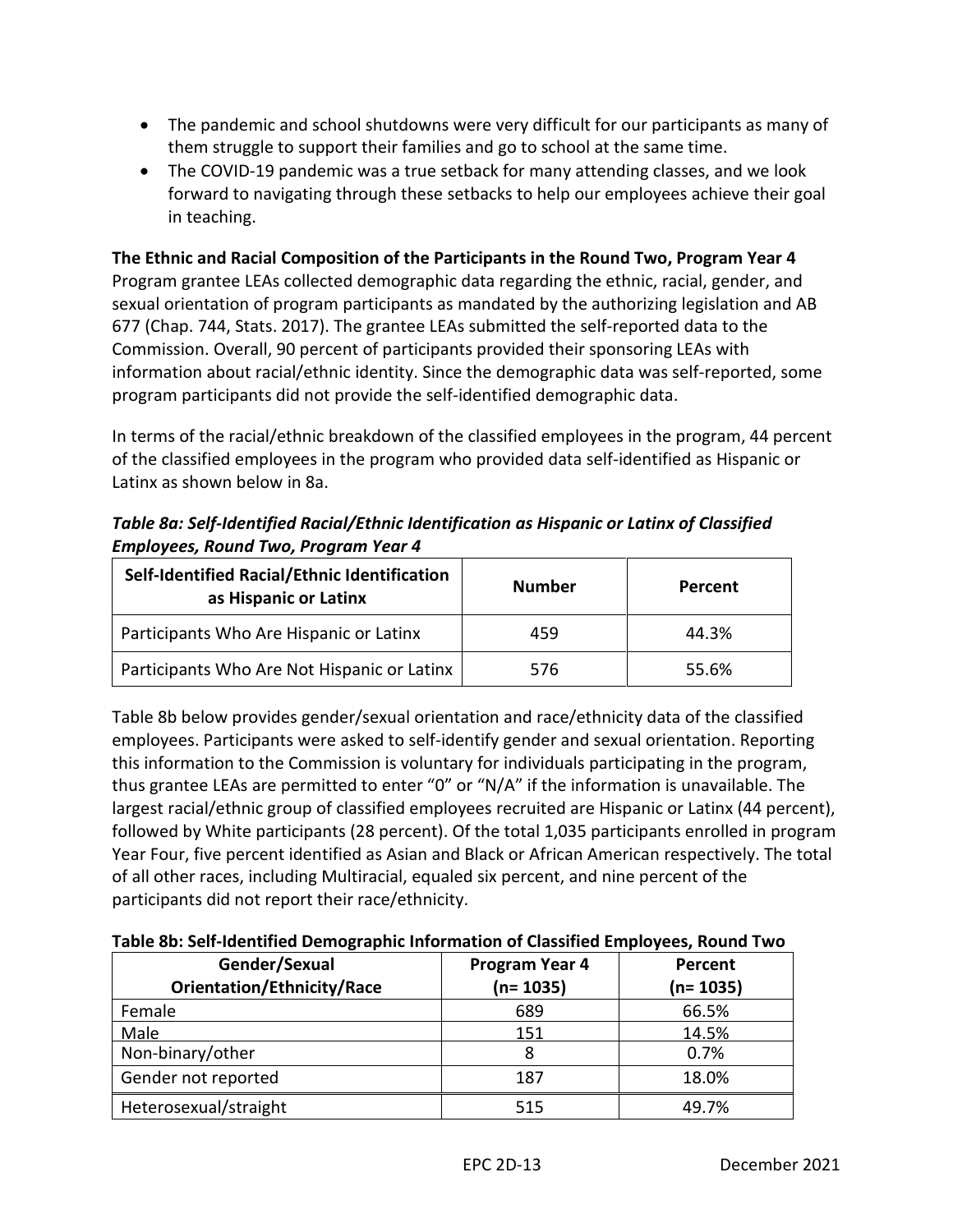| Gender/Sexual                       | Program Year 4 | Percent   |  |  |
|-------------------------------------|----------------|-----------|--|--|
| <b>Orientation/Ethnicity/Race</b>   | $(n=1035)$     | (n= 1035) |  |  |
| Gay/Lesbian                         | 15             | 1.4%      |  |  |
| <b>Bisexual</b>                     | 5              | 0.4%      |  |  |
| Other                               | 0              | 0%        |  |  |
| Decline to state                    | 500            | 48.3%     |  |  |
| American Indian or Alaska Native    | 25             | 2.4%      |  |  |
| Asian                               | 54             | 5.2%      |  |  |
| <b>Black or African American</b>    | 54             | 5.2%      |  |  |
| Hispanic/Latinx                     | 459            | 44.3%     |  |  |
| Native Hawaiian or Pacific Islander | 5              | 0.4%      |  |  |
| White                               | 295            | 28.5%     |  |  |
| Two or more races                   | 43             | 4.1%      |  |  |
| Race/Ethnicity not reported         | 100            | 9.6%      |  |  |

#### **Summary and Conclusion**

The California Classified School Employee Teacher Credentialing Program is helping to address the state's teacher shortage by supporting the grantees to recruit classified school employees into teaching careers and support them in completing their undergraduate education, professional teacher preparation, and certification as credentialed California teachers. Narrative data compiled from the annual reporting forms due in July 2021 from both Rounds One and Two show that LEAs report using grant funds as a means to help meet their local teacher shortage needs and that the program is serving racially and ethnically diverse classified school employees. Additionally, a majority of grantee LEAs have established collaborative arrangements with postsecondary institutions, many of which are offering flexible course schedules or online courses to accommodate many of the participants' work schedules. These programs are also serving classified school employees from a range of classified positions.

Round One grant period ended June 30, 2021, and Round Two grantee LEAs are in their final year of the program. Eighty-five percent of Round One participants hold bachelor's degrees and 21 percent of the employees have earned teaching credentials and are now serving as teachers. Additionally, 79 percent of Round Two participants hold bachelor's degrees and 15 percent of the employees have earned teaching credentials and are now serving as teachers.

Table 9 below provides the numbers of earned credential areas across Rounds One and Two per fiscal year spanning the last five years. Reviewing the data from the past five years, participants have earned a total of 1,343 credentials. The Education Specialist credential is the most earned credential area, with a total of 619 from both rounds over the last five years. Subsequently, the Multiple Subject credential is the second most earned credential area, with a total of 423. Program funding has supported 976 former classified employees to now serve the students of California as teachers.